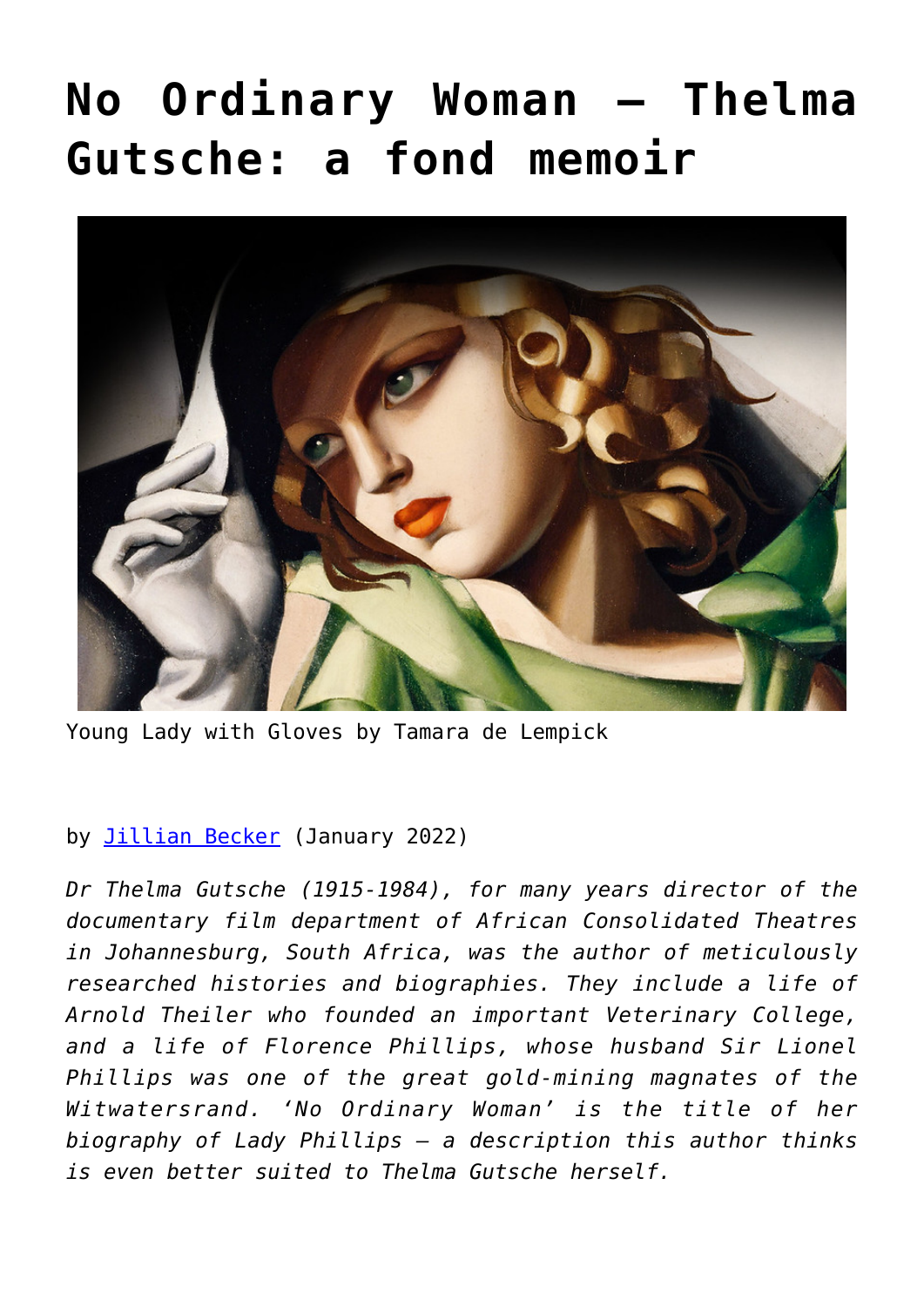I first met Thelma Gutsche, filmmaker, historian, biographer, in Johannesburg, the city of my birth, in 1944. I was eleven or twelve and she was twenty-nine. One afternoon, during my school holidays  $-$  in what season I do not remember  $-$  there she was in our long chintzy lounge, 'taking' tea (as she would have said) with my mother Lulu, and talking in a small highpitched voice which was to become very familiar to me. When my mother introduced me, probably as 'my daughter Jill', she greeted me ceremoniously: 'How doo you doo, Miss Friedman?' The double ss was slightly hissed: the lady had a slight lisp.

She was then, and she remained, the most fascinating person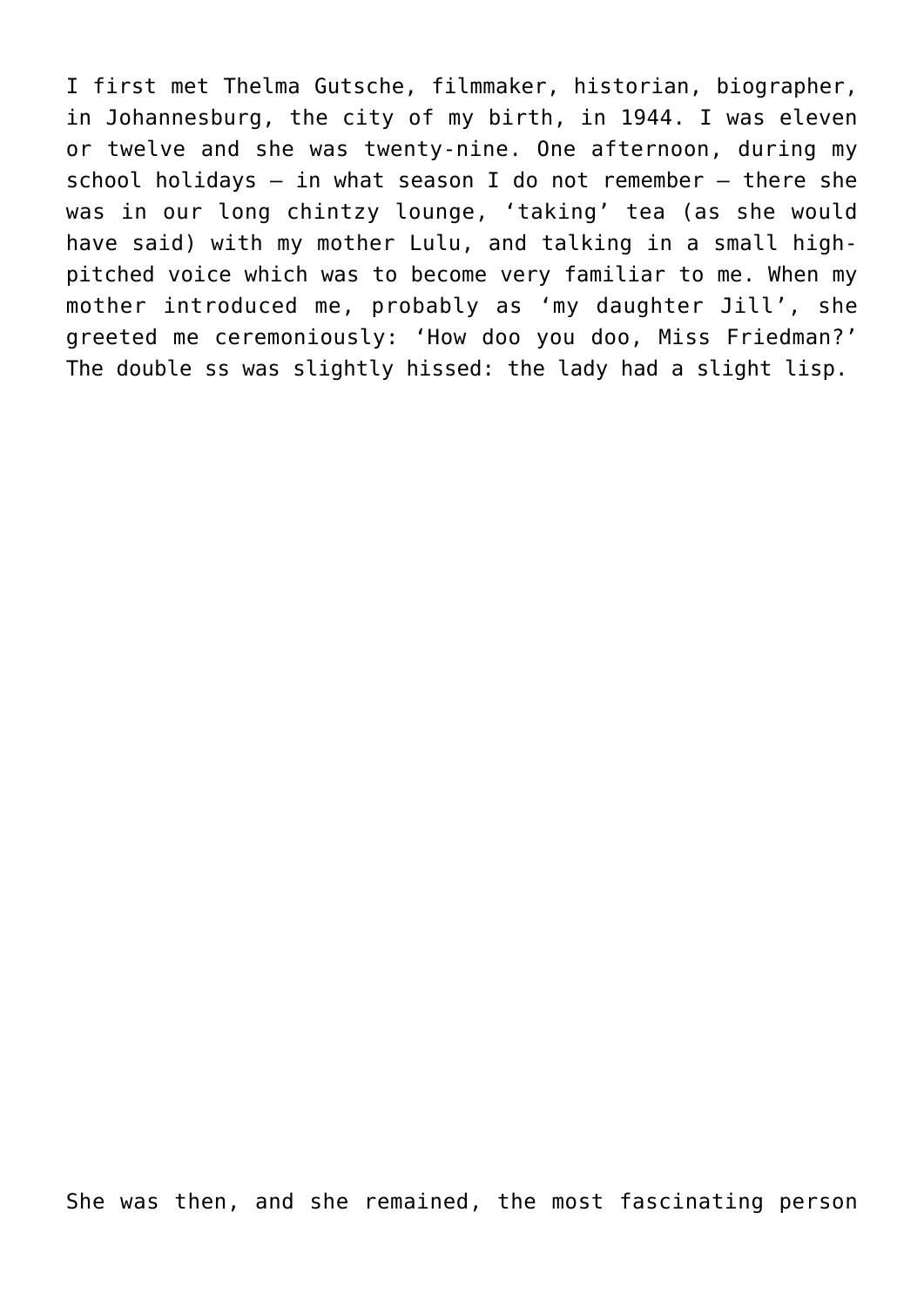who ever chanced into my *Bildungsjahre.* She was tall, slender, elegant. In dress, gesture, manner, atmosphere, she was like nobody else. Beautiful? Yes. Her beauty was not in the mode of the forties, which was a lipstick, page-boy, shelf-shouldered style, glitzy if Hollywood, all too English-rose if Borehamwood, but beautiful she undoubtedly was. The thirties had been more her style.

Style was of great importance to Thelma. I soon got to know her clothes, the ensembles of weekdays, of Sundays, and of party evenings. She did not have many (she was never rich), but they were all well cut and well made, and of very good quality. Weekdays she wore tweed skirt-and-jacket 'costumes' in shades of light tan, burnt orange; Sundays long trousers, and on all days silk shirts and soft brogues. Her full-length evening dresses were satin, in colors of chestnut or caramel, hung from the finest of spaghetti straps, narrow to the thighs, then flaring to the pointed toes of high-heeled shoes. With them she wore the longest pendant earrings, lobe-toshoulder, a jewel or two on a thread, and clear to be seen because her cropped, honey-colored hair was brushed back and tapered into her nape.

She smoked a lot. It was the vice that killed her. In her lizard handbag, or the small purse of the evening which depended from her wrist on a filament of gold, she would carry cigarette case and holder. That holder typified her — its eccentricity, its elegance, its drama. She would stand, many an evening, in front of the fireplace, set down her handwarmed glass of cognac on the mantelshelf, light a cigarette, fix it in the holder, then, with a graceful flourish, start to smoke. And sometimes, if my father Barn should be standing there conversing with her, she would insert the cigarette unlit, put the holder to her lips, and he (also then a smoker with matches in his pocket) would light it in a practiced way without pausing his talk.

Thelma did not speak of 'smoking'; the word she used for it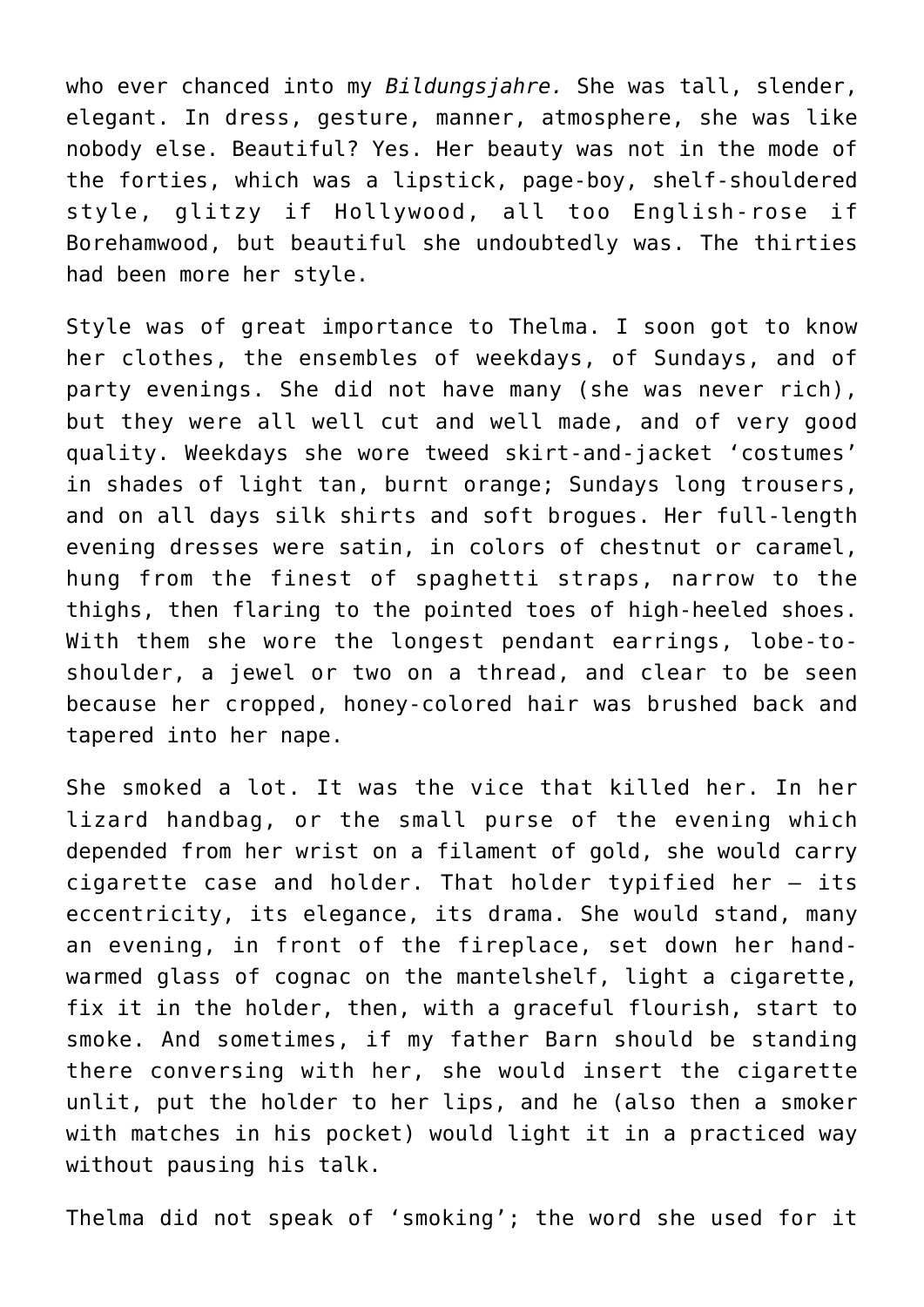was 'fuming'. 'Do you mind if I fume?' she would ask, frequently to the surprise of some slow-witted new acquaintances, who thought she might be asking permission — formal as her manners were — to fly into a rage.

She did not speak of 'handbags' but of 'reticules': not of 'shoes' but 'bottine'. A housewife was raised to instant nobility as 'chatelaine'. In our house she often addressed me as 'deputy chatelaine'.

'I ran all the way to the newsvendor with my tickey [threepenny bit] clutched in my hot little handy,' she would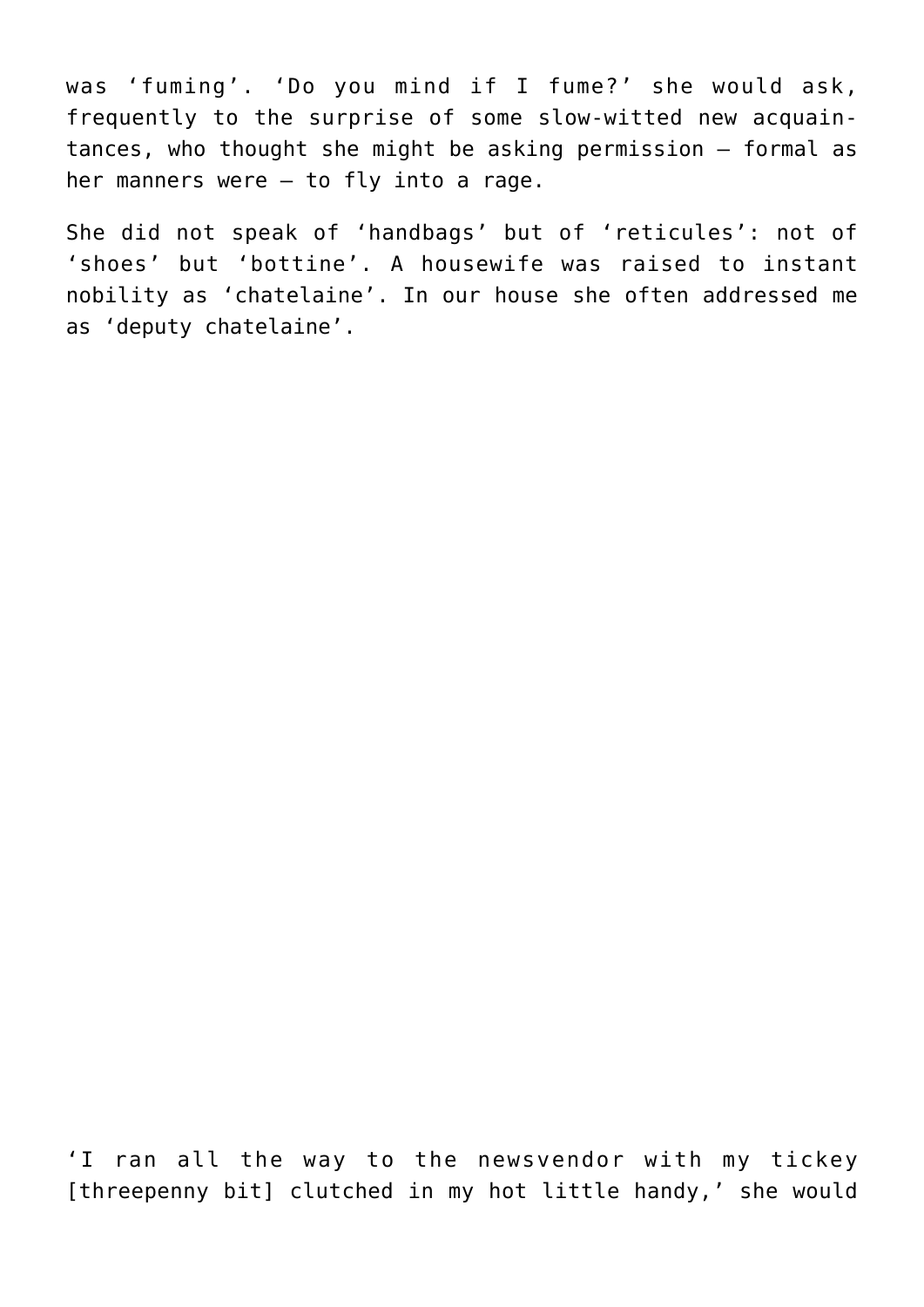say, bringing my father a newspaper carrying a report on one of his political speeches. For my mother she brought flowers, or rather, usually, a single flower, one rose, one tulip (Lulu's favorite), or something indigenous, wild, thorny and flamboyant. 'A blommetjie [little flower] for the chatelaine,' she would say, as she descended the wide stairs from the front door to the hall, where Lulu waited to greet her. She chose to pronounce Afrikaans words as if they were English – though she was fluent in Afrikaans – so they sounded *outré,* exotic as her French and German selections. 'I am expecting guesties, and must hasten to my kombuis [kitchen] to brew a birdie.'

A 'thank you' would be met with a dismissive 'Pish!', her near-lisp most noticeable on that 'sh'.

'And good-evening to yooo, Mrs So-and-so [or Miss or Mr or Dr]' she would greet any other visitor. She would go on calling them Miss or Mrs or Mr or Dr for years and years, and some resented it, feeling themselves obscurely and inexplicably mocked. Yet she was kind-hearted, and never willingly wounded anyone's *amour propre.* She might even have felt that she was treating people with extra, not diminished respect by her formal politeness. There was slight selfmockery in her affecting of elaborate manners, the irony by which the fastidious protect themselves. It invited others to play the game with her. She hoped, not to annoy or provoke, but to surprise, to arouse curiosity, to amuse. For all her oddness, she was conservative. She had all the sterling virtues: probity; industriousness (she was an extreme 'workaholic'); generosity; staunch loyalty; courage and endurance; pleasure in the achievements of others. Her faults? Stubbornness, and a reluctance to let someone else be the giver. But she was never petty, and as devoid of jealousy or envy as any human being could be.

She enjoyed the company of intelligent men, and there grew up between her and my father a very firm and lasting friendship, full of humor, mutual respect, and, though with difference of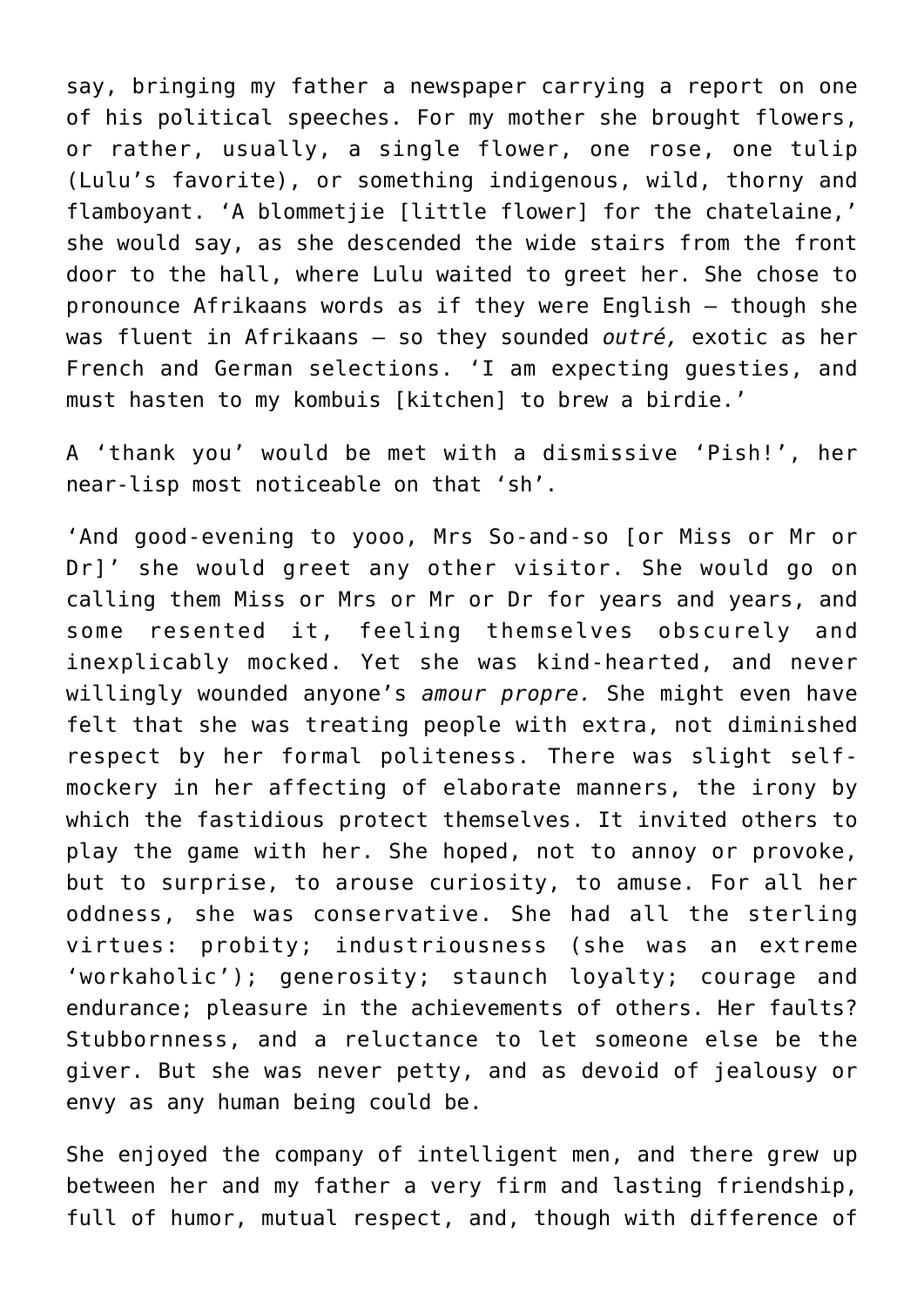degree and quality on each side, admiration. This despite his telling her many times that the opening sentence of her biography of Lady Phillips, the wife of a South African mining magnate, was 'the worst opening sentence of any book I have read'. (The sentence: 'At the time when the world stood poised on the edge of one of its great climacterics, the Widow of Windsor was not unaware of the scene of its occurrence.') She laughed every time he said it. He, a surgeon, businessman and member of parliament, was famous for his word-power as an orator, and Thelma took it on herself to paste his presscuttings in leatherbound albums. Models of order, they are now in the Museum at the Johannesburg Public Library.

But it was for my mother that she formed the stronger attachment. And it became much more than that: an intense passion. All Thelma's closest and most intimate relationships were with women, and I suspect that my mother was the object of her deepest and most lasting love. My mother did not reciprocate the kind or degree of feeling. My mother did not love her, nor, I think, did she ever love anyone. But she expected to be the object of men's passion, and believed all through her life that she was, even in her last days. (When she was dying at the age of seventy-three, and her hand could not control a pen, she dictated to me at a typewriter the teasing letter of a nubile girl, addressed to a foreign diplomat of whose partiality for her she was convinced. One of her favorite poems was Heine's *Die Lorelei*, about the Rhine maiden who entices sailors to their deaths by shipwreck.) With women she did, however, have close friendships, which would pass through seasons of tropical warmth, and then of arctic cold. The summer of her friendship with Thelma lasted longer than any other. It went on past my schooldays, and my years at university, and as far as I knew or can now remember no frost was yet in the air between them when I sailed for Europe in 1960. I now see it as strikingly symbolic, and perhaps darkly portentous, that Lulu bought Thelma a mink coat at the height of that emotional summer.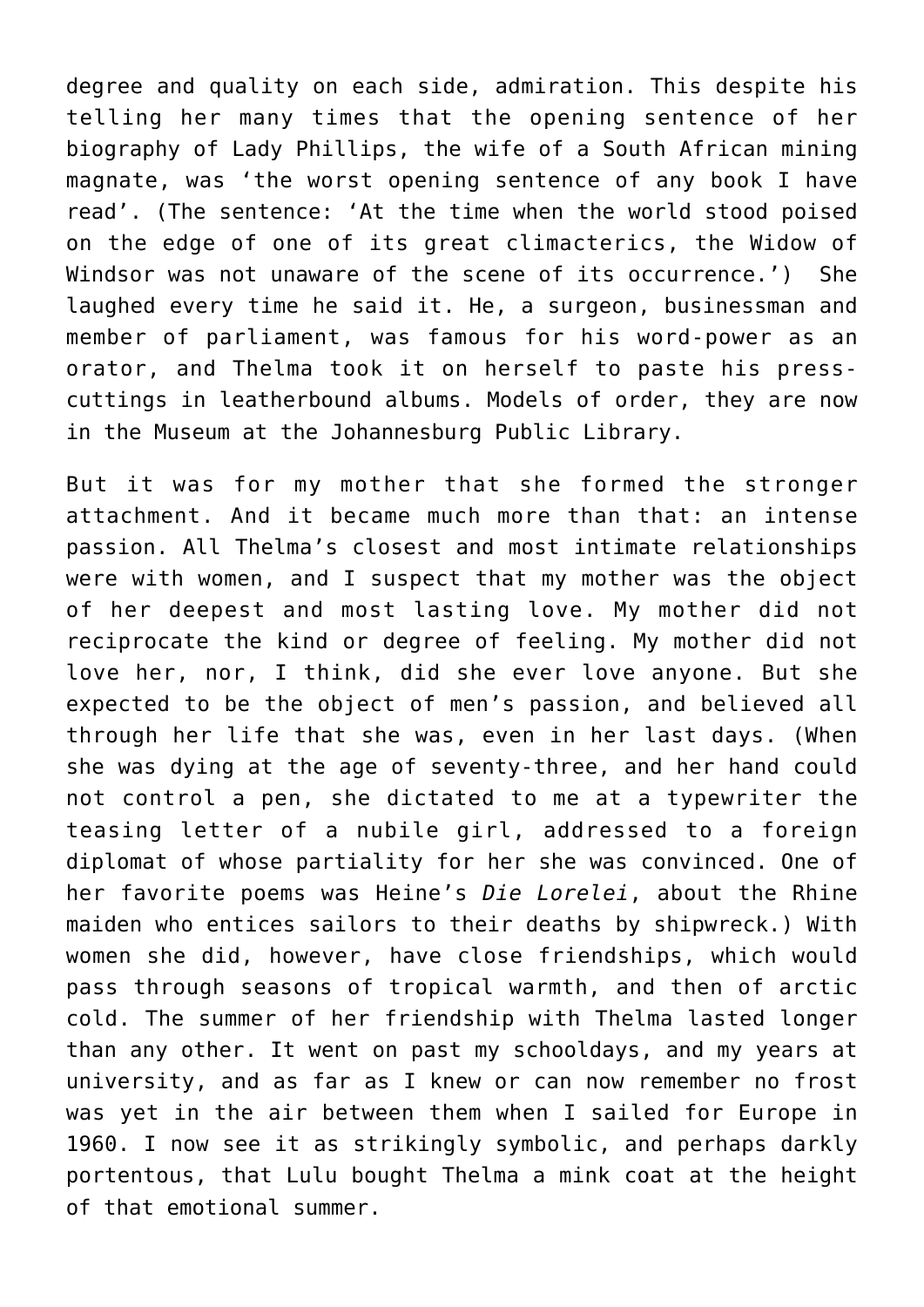Several times every week Thelma would join us for the family dinner. When there were no other guests, the three of them — Barn, Lulu and Thelma — grew into that kind of intimacy which develops an esoteric language of its own: allusions, coded ways of referring to incidents and ideas, joke words. They composed a parody of the first quatrain of Lewis Carroll's *Jabberwocky.* So,

'Twas brillig, and the slithy tovesDid gyre and gimble in the wabe:All mimsy were the borogoves,And the mome raths outgrabe …

became –

'Twas Thelmig, and the slithy tovesDid gyre and gimble in the wabe:All mimsy were the Barnacoves,And the Lulubird outgrabe.

They often used these names when they were together, but Barn and Lulu never used them for each other if Thelma wasn't there. No such closeness was displayed by my parents without her; but when she was present they both called her "Thelmig", and the three of them became absorbed in so close an intimacy it was as if an invisible circle were drawn about them, and anyone else had to feel excluded.

While I was usually content to look on and listen, my brother Jonathan, as ill at ease in this world as if he had been made for quite a different one, would try in vain to attract the attention of our parents from Thelma to himself. 'Er … Mommy? Er … Daddy?' he would try; or he would make a provocative comment, preferring even angry attention to none at all. He did not often succeed, but once he did spectacularly. He realized (we could hardly fail to) that Barn and Lulu valued wit above all other virtues. Wit was a family talent, and Jonathan had inherited the knack of it along with the rest of his share of genes, which for him had been mostly a pretty vitiating lot. Well, he saw his chance one night when my father was talking about the tax advantages of owning a petrol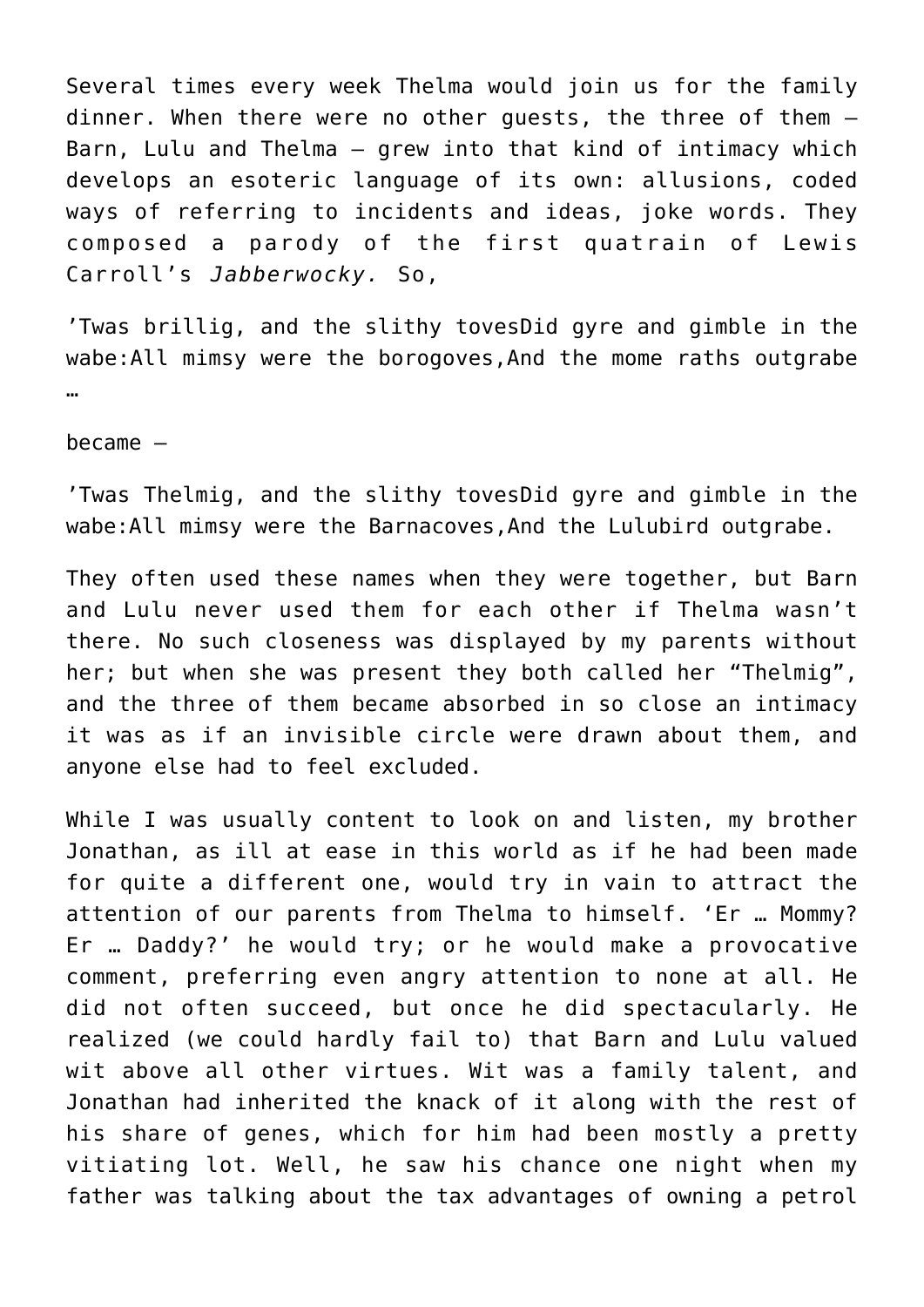station. This must have been in the early days of the trio's friendship, when the war was still on.

'Something new, eh Thelmig,' mused my father, 'for me to become a garage owner?'

He paused. They all three viewed this unromantic prospect without excitement. Surely there was an irony to be discovered in it, a *bon mot* to attach to it and redeem it from banality?

In that moment Jonathan saw his chance and seized it:

'You can't really say it's something new to deal in petrol and oil when you've always dealt in gas and unction.'

Three astonished faces were turned towards him where he sat at the bottom of the table. Then they looked at each other. Then all three relaxed into smiles, and they laughed. My father guffawed; my mother's shoulders shook and she had to pluck her hanky from her belt to dab her eyes; and Thelma stretched her long throat and laughed until she coughed, and she had to smooth back her hair and recover her breath. It mattered not a jot that the jibe was barbed; it was sharp, it was funny. For a moment Jonathan was let in. How he bloomed, almost visibly grew; how his face shone.

My mother's wit was not just cutting, it was maiming, it was murderous. But I cannot recall her ever stabbing Thelma with it. Quarrel they did. Even in the early days there was intermittent coolness. But I think her offenses to Thelma in the early years of their friendship were more in the line of oversolicitousness, of Lulu's wanting to interfere in Thelma's eccentric ways, to take liberties of possessiveness rather than to abuse. 'Thelma can be so difficult,' Lulu would complain. And Thelma, leaving early, would climb the stairs to the front door with an air for which her own description would have been 'hoity- toity'. And next evening, Thelma would not appear. As we went in to dinner, and before the 'houseboy', who waited at table, was ordered to remove the place laid for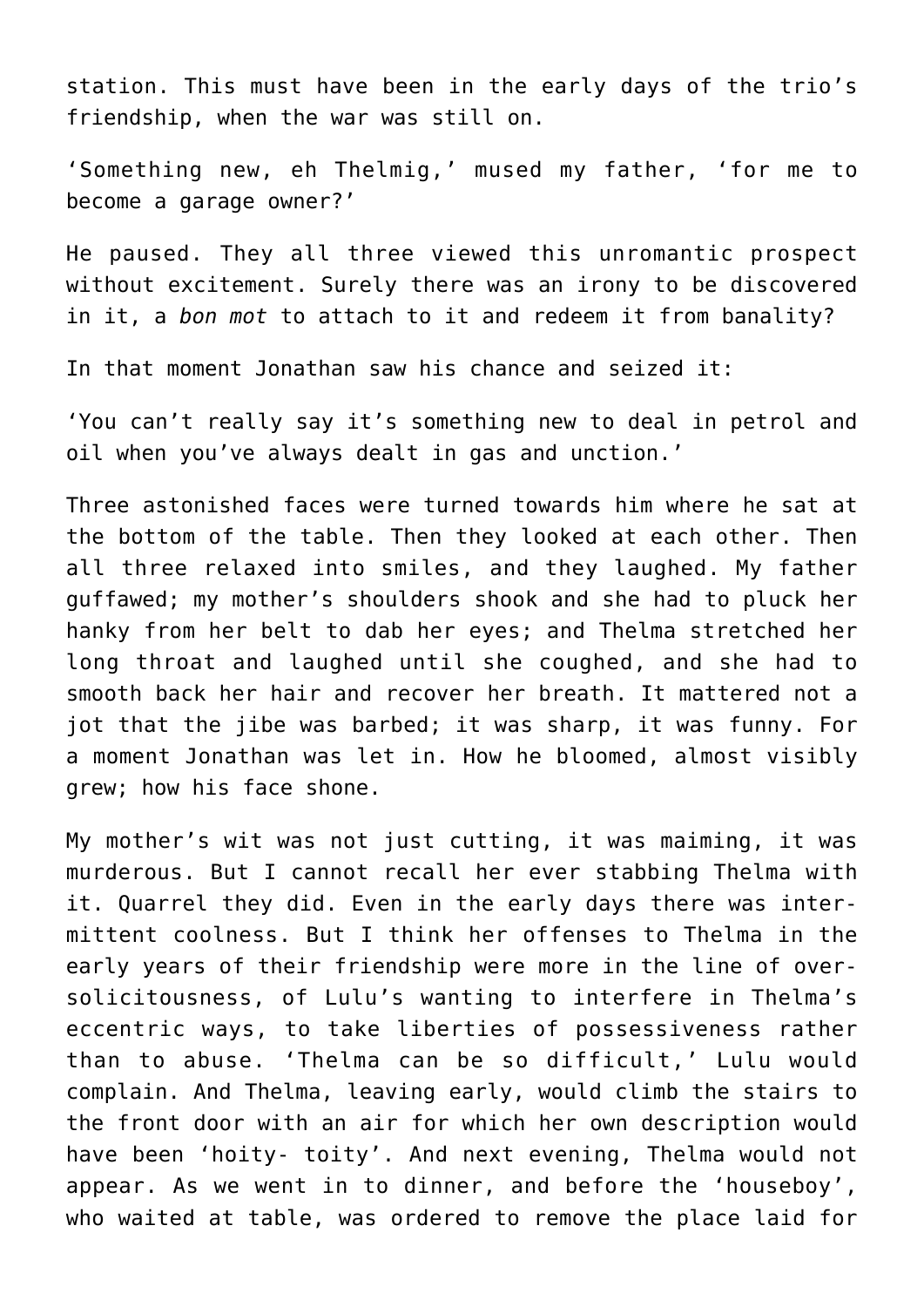'Miss Gootsh', Lulu would go to the telephone. She would dial in her quick impatient way – zzzip, zzzip, zzzip… – and then we'd hear her ask in a tired voice, offering no greeting first, 'I suppose you're going to dine on a boiled egg and sit up working till three in the morning?' And Thelma's small high voice might be imagined replying, as sometimes she had been heard to reply when present, 'How kind of you, Mrs Friedman, to be so concerned about me, but I have made my arrangements, thank you.' But another evening would come, and, perhaps because there had been other phone calls, Thelma would descend the stairs holding a single rose.

'A blommetjie for you, Madame la Chatelaine.'

'I thank you, Miss Gutsche!'

'Pish!'

It must have been a few years after the war that Thelma, who was working for African Consolidated Theatres at the time as head of the Documentary Film section, was awarded her doctorate by the University of Cape Town. Her dissertation was on the history of cinematography. We celebrated with champagne, and from then on she was 'Dr Gutsche' when she wasn't just 'Thelma' or 'Thelmig' — 'Dr Gootsh' to the servants.

Sometimes she came to stay for a few days. My mother went to some trouble to recarpet and curtain the spare room in my parents' wing of the house. At that time the two women didn't seem to quarrel much or at all. They went into the publishing business together, with two other partners, men who knew rather more about the book trade than they did. 'Silver Leaf Books' was launched one night at a hotel, on or near the date of my parents' silver wedding anniversary, my mother wearing a silver dress and silver earrings in the shape of silver leaves. She had chosen the name because she 'loved' the silver trees of the Cape Peninsula. The venture was not a success.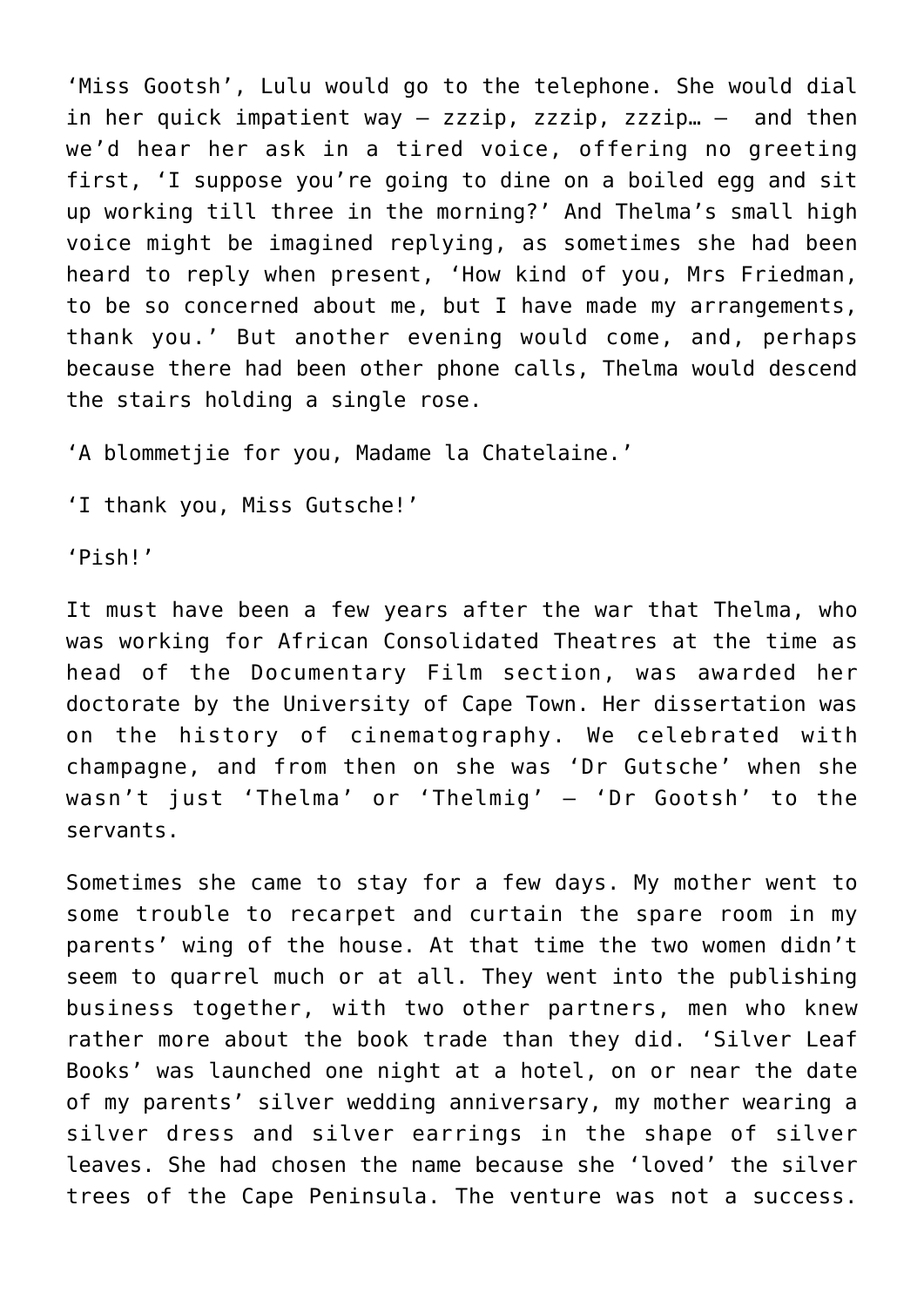Only two titles were issued, one of them the first published book by Nadine Gordimer, a collection of short stories called *Face To Face* which came out again later in New York retitled *The Soft Voice of the Serpent.*

When I left school, Thelma invited me to dinner at the Country Club, in order, she said, to teach me about wine, and how to hold my liquor. She fetched me in her small open sports car, with the hood down. In my memory it is upholstered with real leather and has a polished wood dashboard — but I might be confusing it with other veteran cars I have admired. I think it had a horizontal gear, but again I could be mistaken. I do distinctly remember her gloved hands driving. The gloves were short, of a brown and wrinkled business-like leather with a design of little holes punctured in them. Anyway, her car seemed to me at the time to be very much one of Thelma's Things; it suited her the way her tweeds and cigarette holder and long earrings and book-lined flat suited her. Of the evening itself I remember that she made me feel like a grownup guest whose company she enjoyed, though I must have been little more than a pair of ears and a chewing mouth. I'm sure the wine she ordered was a good one, and I'm sure I would have pretended to adjudge it as fine as she said it was.

My father used to work most evenings in his office next to the kitchen, and when he finished at about eleven o'clock he would go out through the back door into the garage, and drive off to Killarney, where Thelma lived in a two-room flat. It became a regular ritual, late evening coffee together when he was finished with paperwork for the night, and she was in the midst of it and needing a pause. Lulu went sometimes but not often. She was usually in bed by eleven.

When the winter of her relationship with Thelma set in – and a very long winter it was, an ice-age – Barn still kept that regular rendezvous, at least for some years.

Long before the coldness came, my mother and I went to Rome to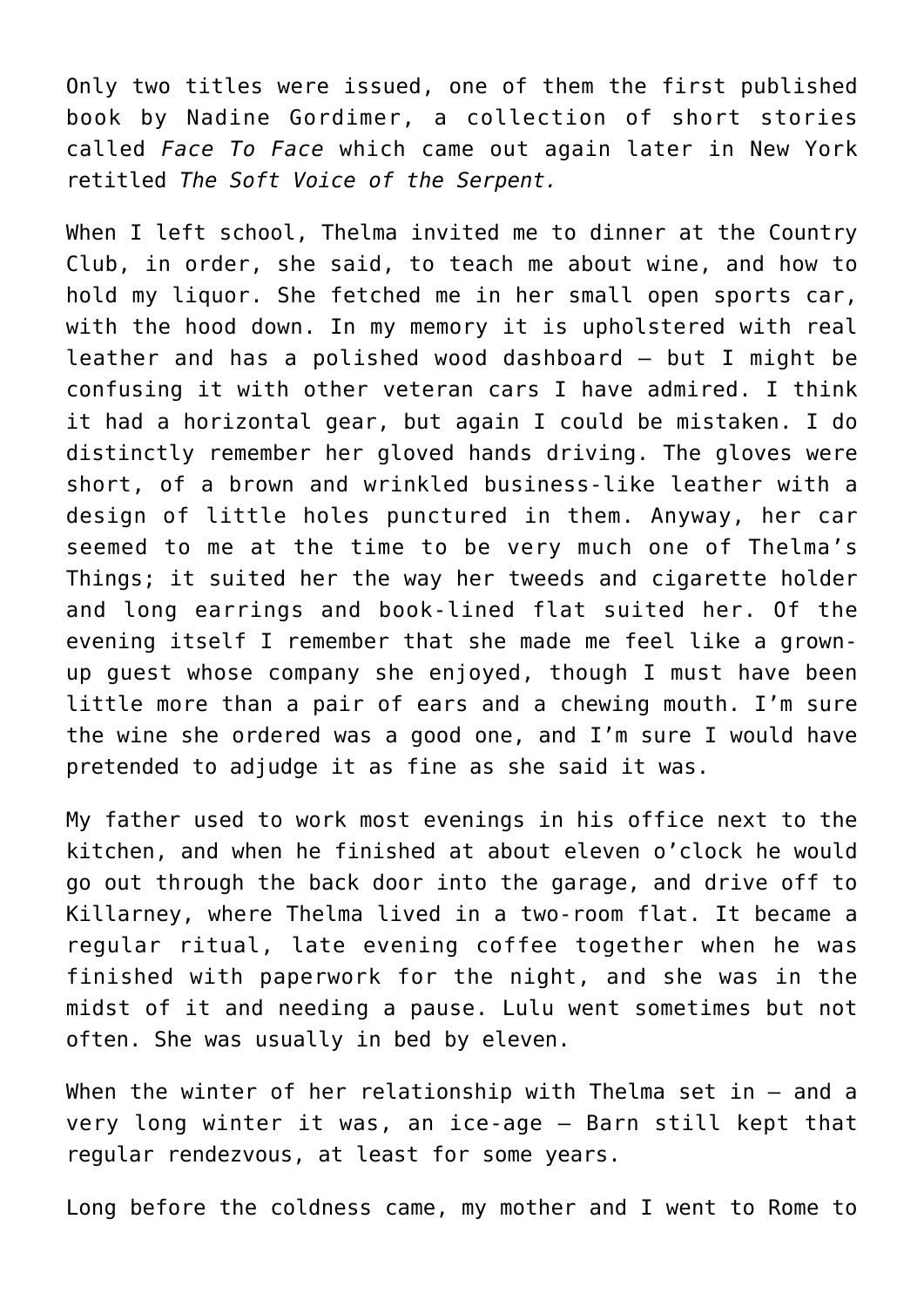join Thelma, who was coming from a meeting in Athens of the International Council of Women. We went on to Florence, and I remember sitting at a table in a street just off the Piazza della Signoria, and the waiter putting things down on the table, including some plates, which Thelma distributed among the three of us. There were not enough of one sort or another, and Thelma said, 'There appears to be a paucity of platters', which made me laugh until I choked. We flew to Paris, where a friend of Thelma's who had some official position in the Museum of Modern Art came to breakfast at our hotel, and then took us round her museum, and I thought what a woman of the world Thelma must be to know such people. When I announced that, as we had so few days and there was so much to see, I would spend a day walking round Paris with a map and guide book, Thelma told my mother on no account to let me, as I would almost certainly be abducted for the white slave traffic. My mother saw nothing in that to trouble her, and I walked — unaccosted, unmolested, and unchloroformed — for six hours.

We returned to South Africa, I got married, Jonathan was sent to America for psychiatric treatment, and I saw Thelma much less often.

'*Dearly beloved Lulu*,' Thelma wrote on a Monday 24 July, sometime in the early fifties, I think:

'*This is perhaps silly and childish but your letter of tonight from Cape Town has touched off so profound a longing for you that I cannot resist the impulse to write to you quickly and seek some solace for a gnawing loneliness. I am so very glad that something you cherished turned out even as you had hoped. You knew I had a mortal terror of the contrary — perhaps I know better than you the full horror of aloneness when one had longed for and stood supported by a companionship suddenly withdrawn. Cherish it dearly, Lulu, and let me be glad with you*.'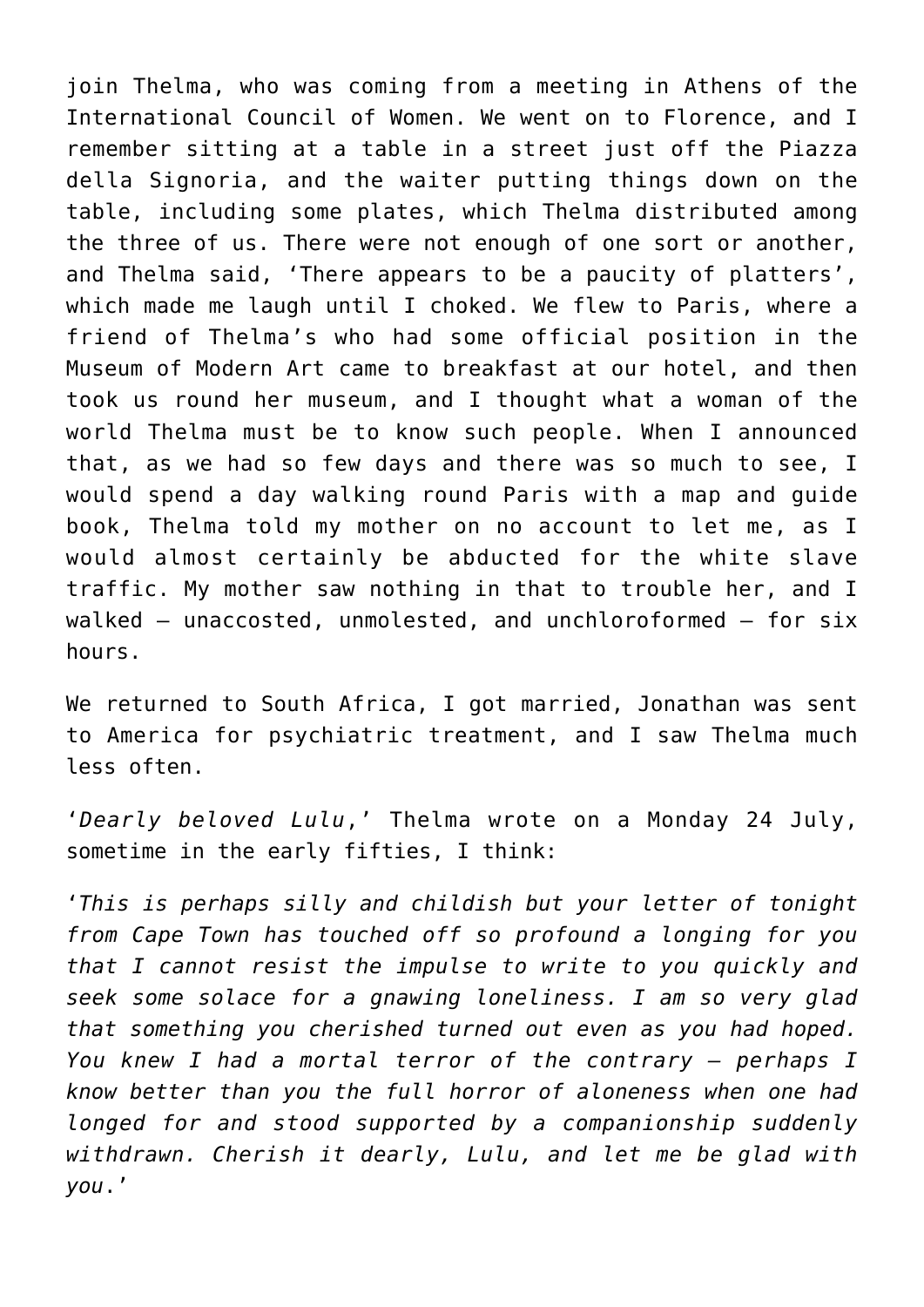What Lulu had hoped and was advised to cherish is hinted at later in the letter:

*Barn took me to the Criterion to dinner. We had a half-bottle of Chianti and feeling better, were engaged in the artless badinage with which Barn and I can spend endless hours, when he suddenly said — 'Am I to lose my wife to M- B-?* [I omitted the name when I copied the letter because the man was well known and for all I knew still alive, and now I have lost the original.] *To which I replied no, I don't think so… . Never underestimate Barn. He has always been my good kind percipient friend, especially at difficult times, and I have always seen him as yours. But it is perhaps not my business. I just thought I ought to tell you this.*

After such proof of the unselfishness of her affection, and of her knowledge of the 'horror of aloneness when one has longed for and stood supported by a companionship suddenly withdrawn', it seems very sad to me that Thelma lost Lulu's companionship utterly and permanently, even though I cannot understand her love for Lulu. (And surely, also, Lulu deprived herself – and Barn to an extent – of a source of amusement and delight, of enrichment of every day existence, of which there cannot be so many in anybody's life that we can afford to discard even one of them.) The break came when I was far away. I do not know the circumstances; what, if anything other than my mother's whim, brought it about; nor what *Sturm und Drang,* if any, ensued.

I did not see Thelma then for many, many years. I lived in watery England, raised my children, and wrote books about imaginary and contemporary events; and she wrote biographies in the bright south of Africa which she loved with an abiding passion — or more accurately, most of which she loved, especially the Cape Province. '*Ek is 'n Kaapse meisie*,' (I am a Cape girl) she would say, meaning not only that her heart was there, but that she had been born in the Cape. She never did like Johannesburg, and towards the end of her life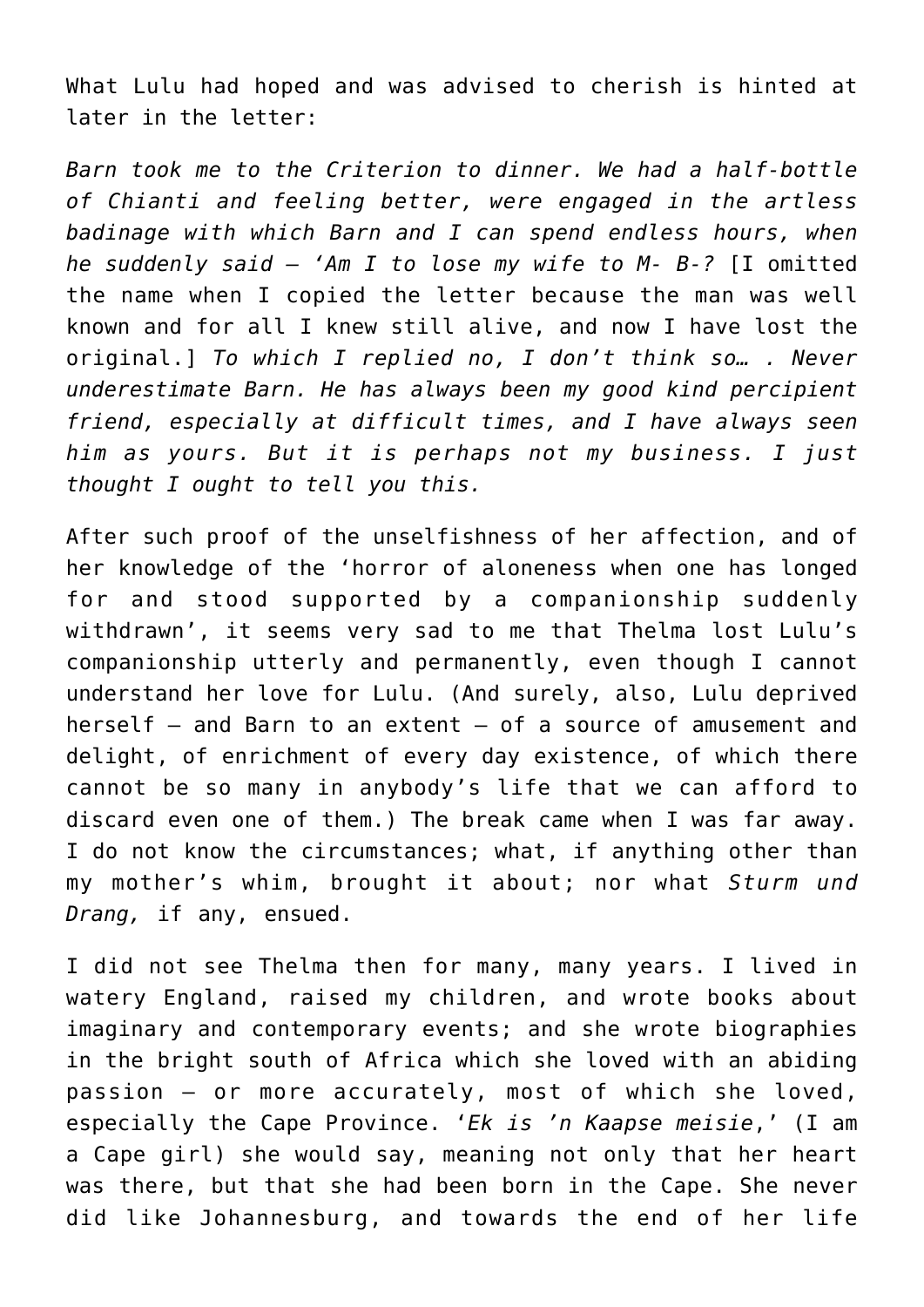'abominated' it. She knew it well. She wrote *Do You Know Johannesburg?* with a co-author before I left home; it lay about on coffee-tables and window-seats in our house. Much later, long after their publication, I saw her books on Bishop Gray's wife and on the veterinary surgeon Theiler, and her biography of Lady Phillips titled *No Ordinary Woman.* Fat books, most of them, packed with the most meticulous and thorough research. In 1979 or 1980, she sent a copy of her Theiler biography to Princess Alice, Countess of Athlone, who had befriended Thelma when the Earl was Governor-General of South Africa – and had known Theiler. My father, when he visited me in London, acted as emissary. The Princess invited him to a sumptuous tea at Kensington Palace, and talked happily to him, *téte-á-téte,* about Thelma and South Africa. Her memories of both were vivid and affectionate.

In January 1977 I visited my parents. I slept in my old room, still much as it had always been. Thelma did not appear. Her name was not mentioned, and I did not ask about her. My mother was very ill, almost unable to swallow, and while I was there she went into a nursing home for an operation. One afternoon when I was visiting her in her private room, she whispered hoarsely, 'Look what came in the post for me today.' It was a letter from Thelma, gently affectionate and concerned. I do not remember many of the words she used, but I know she said that she very much hoped neither the illness nor the operation would impair Lulu's voice, because it was, she said, a lovely voice. And so it was, unless one had dread of it  $-$  it was cool, light, musical. (Yet an instrument of terrible destruction!)

'Shall I telephone her for you, and thank her?'

'It makes me furious. It is so typical of Thelma.'

'Why does it anger you?'

'Because it is self-abasement!'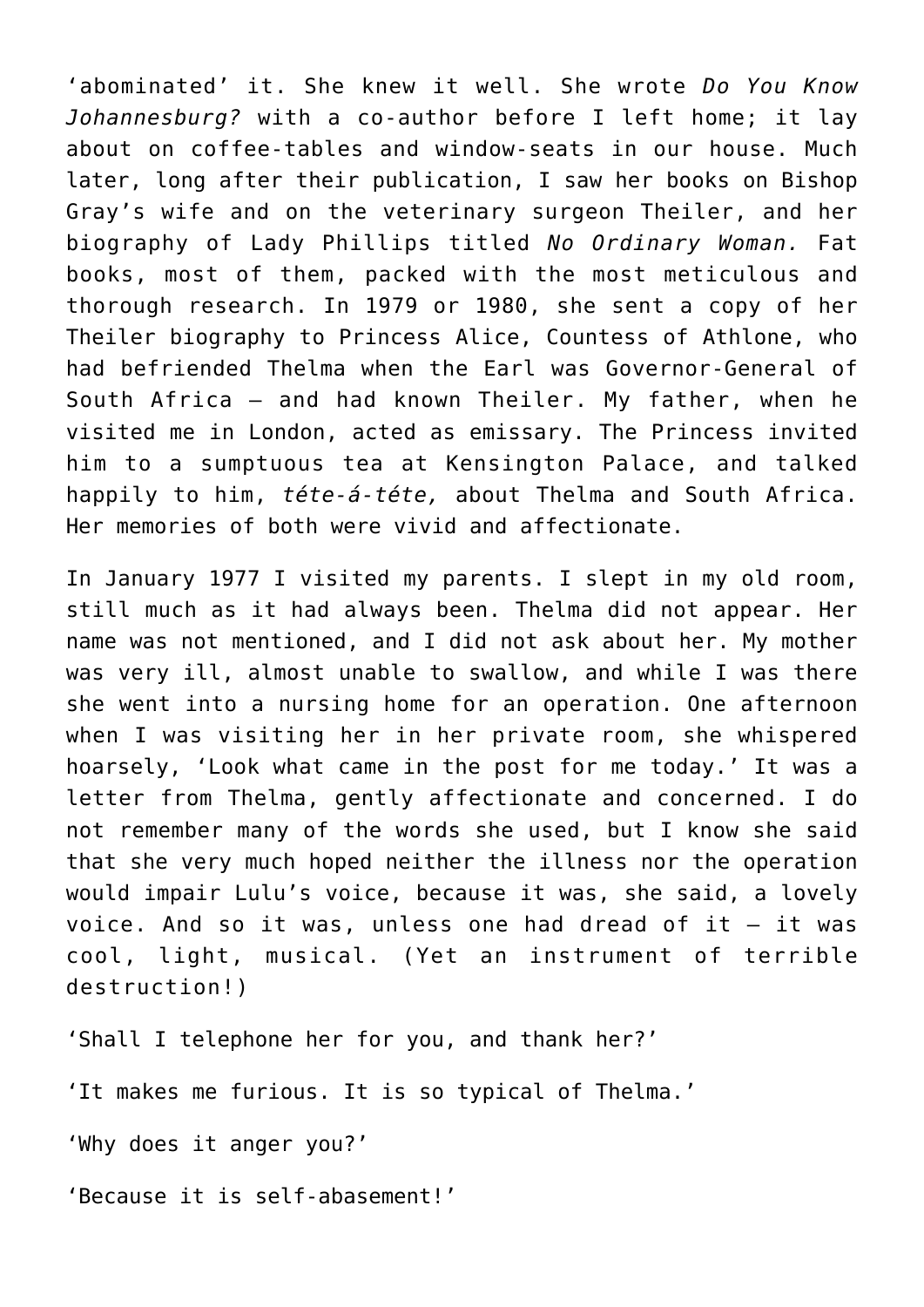What, oh what, had their relationship become, I wondered. What resonances sounded under the spoken or written words that only they, or perhaps only one of them, could catch! My father no more than I found 'self-abasement' in that kind letter. I never found out what the final decisive quarrel had been about. Both Barn and Thelma, when I asked them what had happened, gave me answers that casually waved away my question. It was not anything important. Relationships come to an end. Something like that. I don't remember their words, but I got the message that the story was not to be told – or anyway not to me.

My mother died some four months later. The day before she died (as it turned out) she agreed to see Thelma. I never discovered if Thelma had asked to see her, or it was Lulu's own idea. My father was not with them – whether by choice or chance I don't know. I was back in England. It was years later that my father mentioned the meeting.

They must have found each other much changed. Lulu, propped up on many frilled cushions, was dressed night and day in caftans which hid her very wasted body, and wore an auburn wig just lightly streaked with grey. Her always strong feminine vanity was with her to the end. She had insisted on wearing the wig during her operation  $-$  tied it on  $-$  for under it her hair was so thin that the scalp was plain to see. She continually wore rouge and lipstick, and penciled her eyebrows. Her blue halfblind eyes had a natural violet shadow round them. When I last saw her she looked aged, raddled, malign, and brave. Her pink bedroom with its thirties Jean Harlow furniture was so full of flowers — stiff, ugly, florists' arrangements with extravagant bows of wired looped ribbon — that the scent was overpowering; yet it intensified rather than obscured the other sickening smell, of the cancer which was killing her.

And Thelma  $-$  I was to see for myself  $-$  had become gaunt. Her cheek-bones stood out, hectic, her cheeks were cavernous below them. She breathed with some difficulty. I do not know what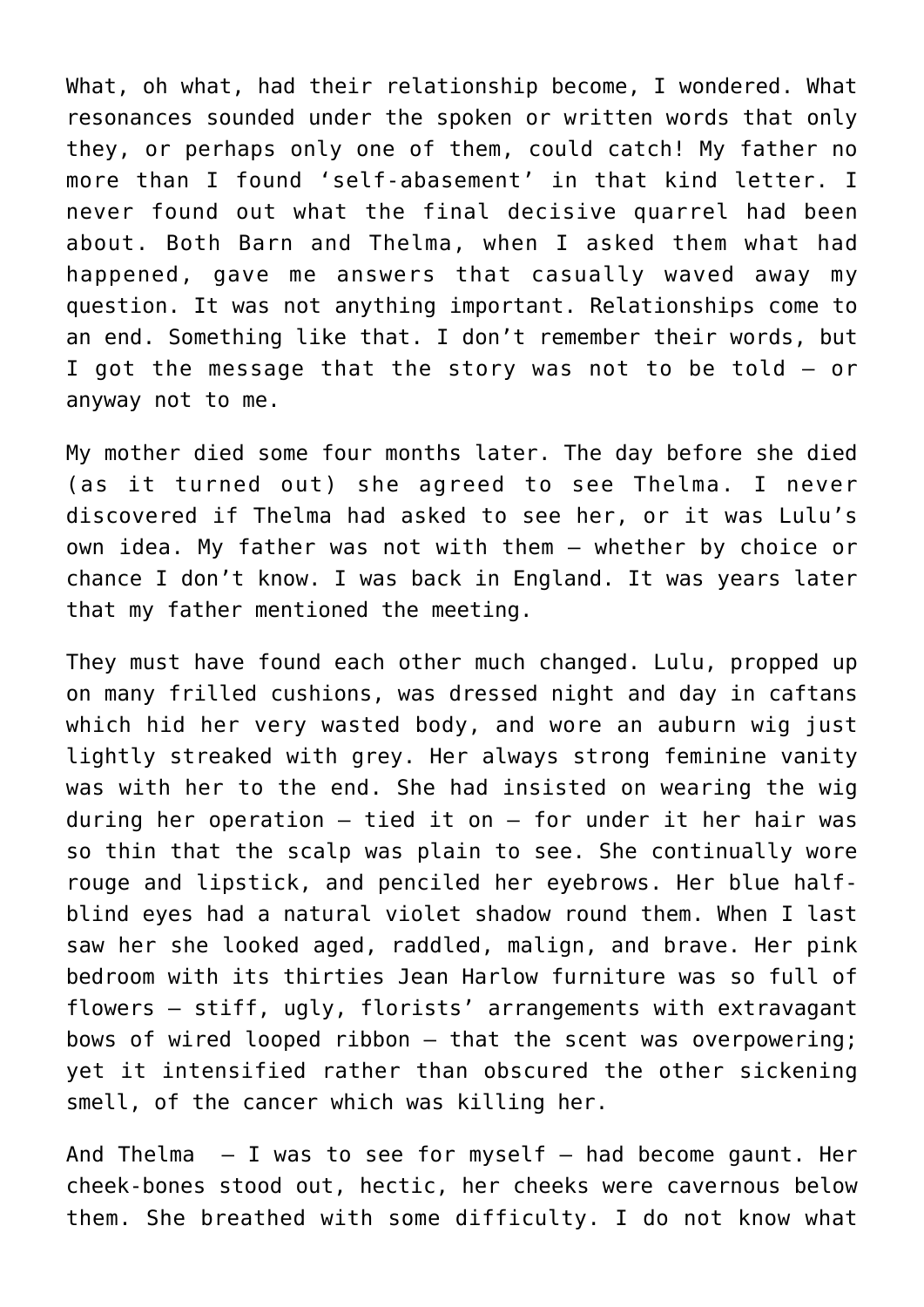they said to each other. Thelma did not choose to tell me.

After my mother's death, Thelma visited my father often. Several times a week she would call in for half-an-hour or so before lunch. She would not stay for a meal unless she had been invited in advance. She usually walked the half mile 'for the exercise'. When my father suddenly found he could not walk one day in May 1981, it was Thelma who phoned to tell me, and to reassure me that he was 'otherwise fine'. Between that time and his death three years later I flew to Johannesburg to stay with him two or even three times a year, for periods of three weeks to three months, and it was at that time that Thelma and I began a slowly-developing friendship, though in the last months of Barn's life both he and I saw less of her as she retired and moved to her last home, a Victorian house in Montagu in her beloved Cape. He missed her sorely. He telephoned her frequently, late at night, at the old coffee hour. For his birthday in December 1982, Thelma, frail as she was, drove up to Johannesburg by herself in an aging Peugeot, and arrived just in time to be one of only three guests, all close women friends of his (I think Nadine Gordimer was one of them), at a celebratory lunch. That was the last time they saw each other.

Thelma had long planned her retirement in Montagu. 'I'll not leave my bones in the Transvaal,' she had told me. She had set her heart on a typical old Cape house with pressed steel ceilings, wood plank floors, a bay window, galvanized iron roof, and a stoop fronted with slender columns. When she'd heard, before her retirement, that there was one for sale, she'd rushed down south to buy it, only to find that a hotelier in the town had already acquired it. She talked him into re-selling it to her. She filled the front garden with masses of flowers and planted rows of vegetables at the back.

I went to stay with her for a few days at the end of 1983. I would see her in the late afternoons in trousers, shirt, and a most stylish though battered straw hat tilted over one eye,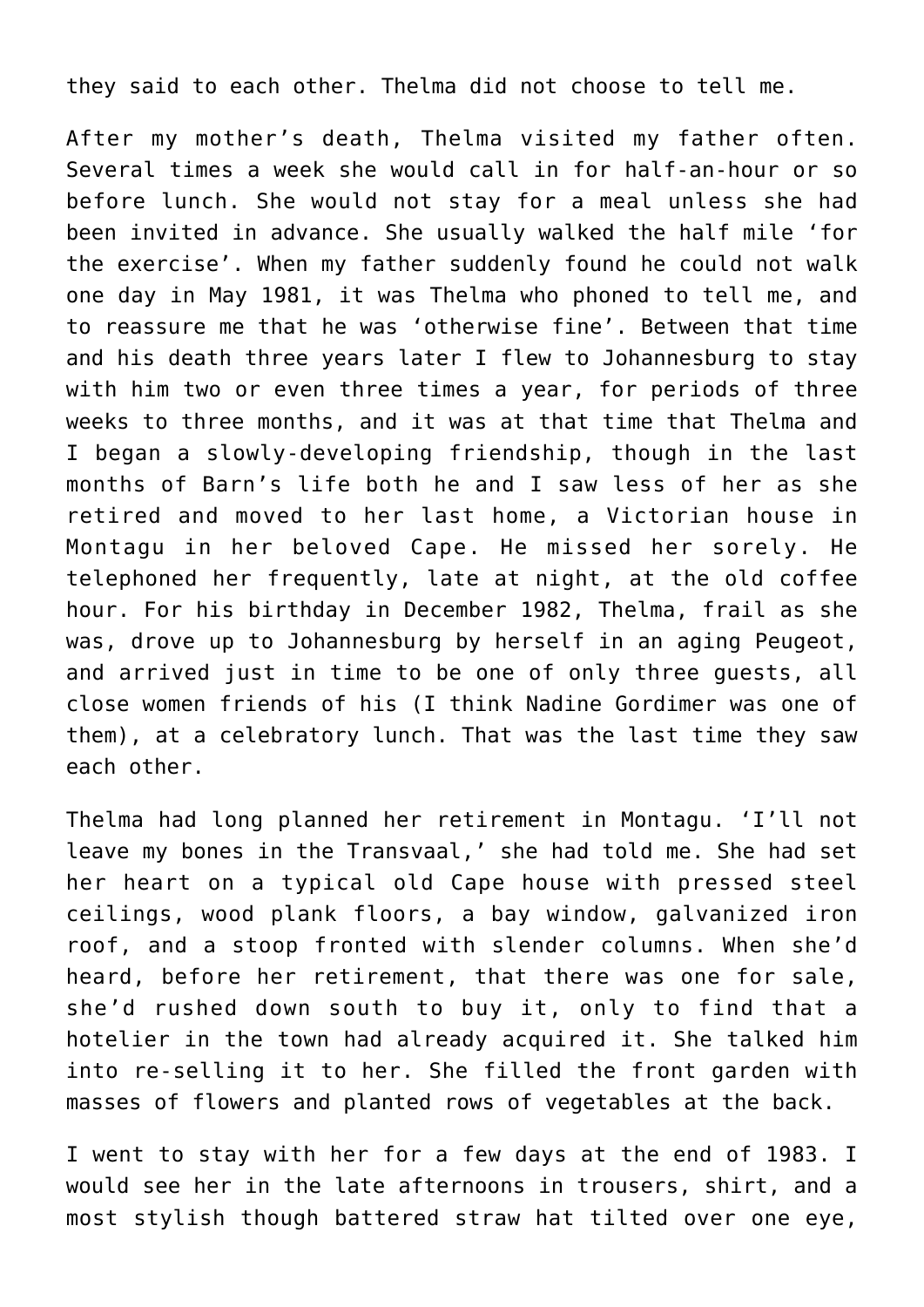standing among the 'blommetjies', assiduously watering every inch. The house had no effective heating. As I knew how cold the winter nights of the Boland could be, I had taken her an electric blanket. She worked as always late at night, sorting research notes, typing letters, at her desk in the big middle room. The house was warm enough then in December, but it was equipped with only a small electric bar-heater against the months of frost, tempest, hail and flood.

While I was with her, she received an invitation to give the Theiler Memorial Lecture at Pretoria University in September 1984. She was very pleased, and her mood lightened at the rather far-off prospect.

One room housed her library of Africana and her extremely valuable archive. She would unlock it and take me in there, but never let me browse freely. She would not admit me to her 'kombuis' at all. She did not brew any birdies for me, but she did make me a savory casserole which she called a "ragutsche'. She had planned to take me on long drives to see all the wonders of the region, but she was often too weak to go further than the town center, and would need to lie down for most of the day. She would not hear of me driving her, or cooking for her, and would only allow me to pay for a lunch or dinner in a restaurant if I issued a formally worded invitation to her a full day in advance.

She drove me to the beautiful Koo valley, and the Worcester museum (how she valued museums!), and to a cactus nursery. She introduced me to the first families of Montagu. The ladies of the town had quickly taken her to their hearts, and, noticing how frail she was, had quietly, out of sheer goodness, assumed a responsibility to keep a discreet eye on her and see that she was fed. They worried about her living alone. She employed a part-time 'bediende' (servant), a poor toothless illiterate 'colored' woman of quite indeterminable age, whom Thelma tried to teach the stately ways and customs of a European butler, including the formal announcement of visitors. Even if the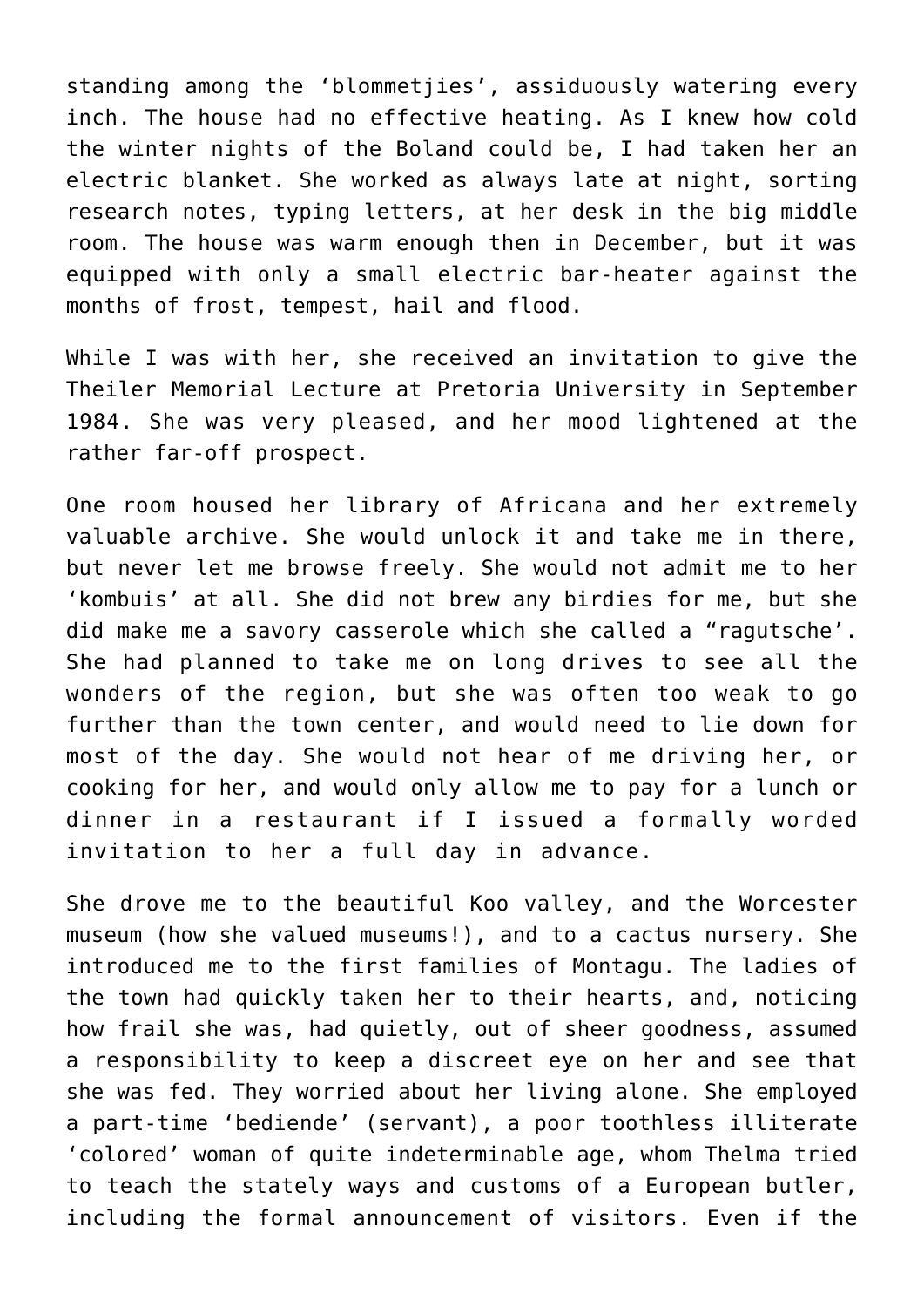bewildered soul knew how to cook, Thelma would not let her. She kept very few provisions in her larder. But every day one or more of her neighbors called with a basket of fruit or something from the oven. Almost every time we got back from an outing we would find a gift of apricots or cakes lying at the door. To the people of Montagu, even the highly educated and much travelled, she must have seemed something of a curiosity, a *rara avis.* I suspect they — regular Calvinist churchgoers that they were — accepted, tolerated, perhaps at times forgave rather than enjoyed her strange manners and mannerisms, forms of expression odd enough to be shocking, her often iconoclastic anecdotes and recondite allusions, her sophisticated jokes; while respecting her erudition and protecting her as far as they could from the worst consequences of her own cranky, obstinate, willful, selfsufficiency.

One Sunday we were invited to a 'braaivleis' [barbecue] in the garden of a retired judge and his wife, Steve and Deleine Terblanche, whose elegant modern house stood on a hill with a wide view of the valley. Thelma, enjoying the company, the food and the wine, and canvassing especially the attention of our host and two male guests, told a story of how an English cabinet minister, finding himself seated next to the wife of the President of France at a banquet, thought to make conversation by asking her what she most valued in life. 'He was much taken aback,' Thelma declaimed, 'when the lady replied that she wished everyone "could have a penis".'

There was a second of stunned silence, then the men laughed, glancing uneasily at their wives, but they laughed too. They were all too polite to show anything but appreciation of a guest's contribution.

'Of course,' Thelma went on, after she'd had the tribute of their laughter, 'what she meant to say was "happiness".'

Upon which the laughter was renewed more heartily, and this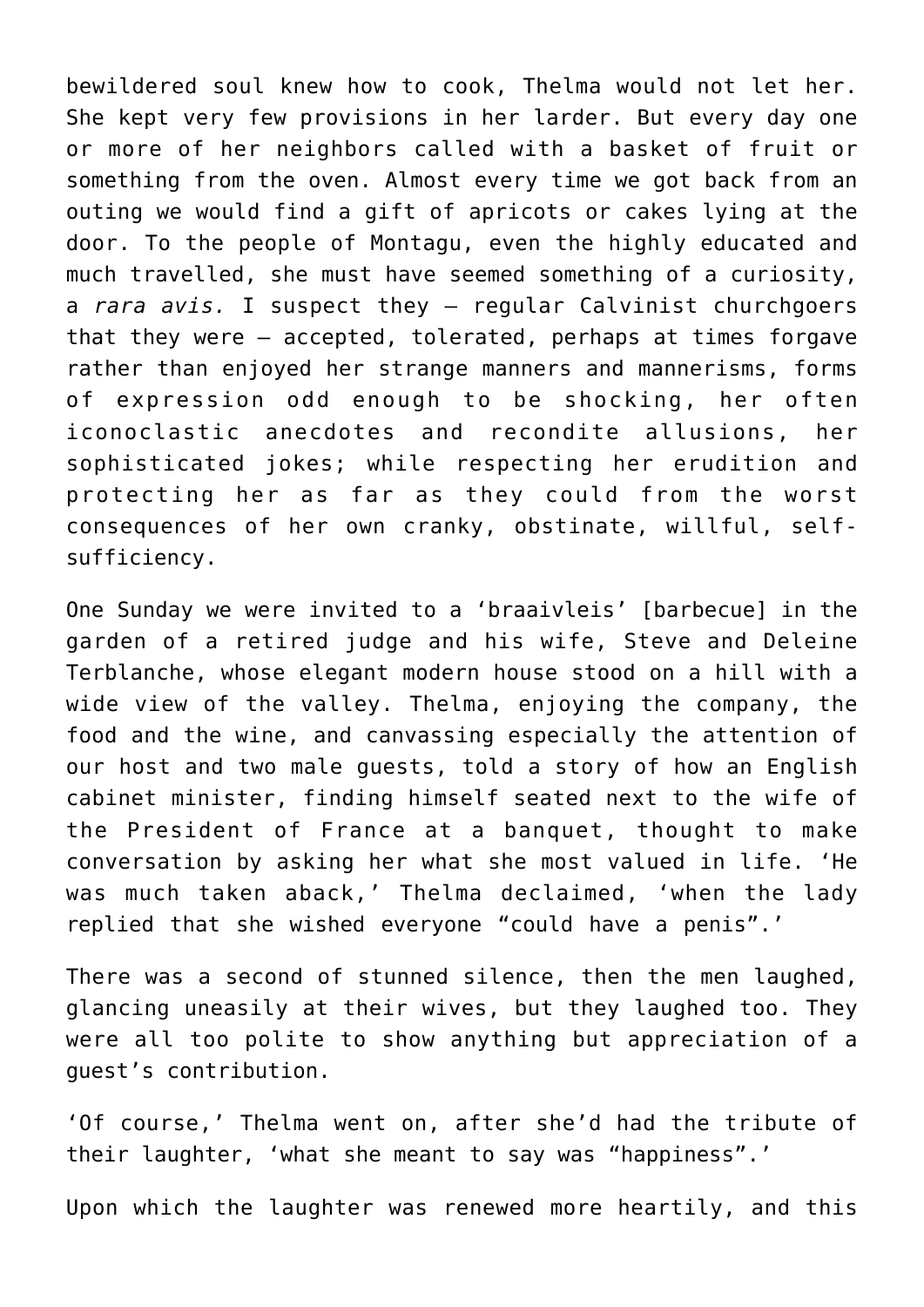time, I thought, with relief.

At the end of my stay Thelma drove me up to Johannesburg. She said she had some business to see to there, probably, I surmised, to do with the Committee of the Friends of the Art Gallery, which she had created and to which she had devoted a lot of time and energy. (The Art Gallery itself has been founded by Lady Phillips, the 'no ordinary woman' whose biography Thelma had written.) Relishing the prospect of the journey rather than the arrival, she put me and my suitcase into the Peugeot, and set off at a great rate, wearing her stylish old straw hat. We drove through storms with crippled windscreen wipers. More than once I thought we were about to meet our doom together as she overtook blindly and headlights smeared their yellow over our windscreen and hooters rose deafeningly and died away. She said she was a good driver, and I suppose she must have been. At least she didn't attempt to drive through the night.

We took the greater part of two days for the journey. She had booked rooms at a hotel she liked at Richmond. (She had got to know the Karoo well during the years when she criss-crossed it in her search for places, relics and reminiscences of her biographees.) When we arrived, hot and dusty, the woman proprietor greeted her warmly. In each of our rooms we found long-stemmed white rose-buds, garden fresh, images of coolness in thin-necked glass vases, to welcome us. Later, after sleep and shower, I called for her next door, and we went down together to the dining-room. Thelma, descending the narrow stairs ahead of me, was carrying one of the white rosebuds, and I remembered the single roses she had brought to my mother — and how she had often worn a rosebud in the lapel of her jacket. 'Did you find roses in your room too? Oh, I must go now and thank her!' she said, and stopped suddenly and turned to look up at me with a delighted smile. 'But isn't this what one enjoys about life?' Her voice shook with emotion. She went on down a step or two and turned again to share another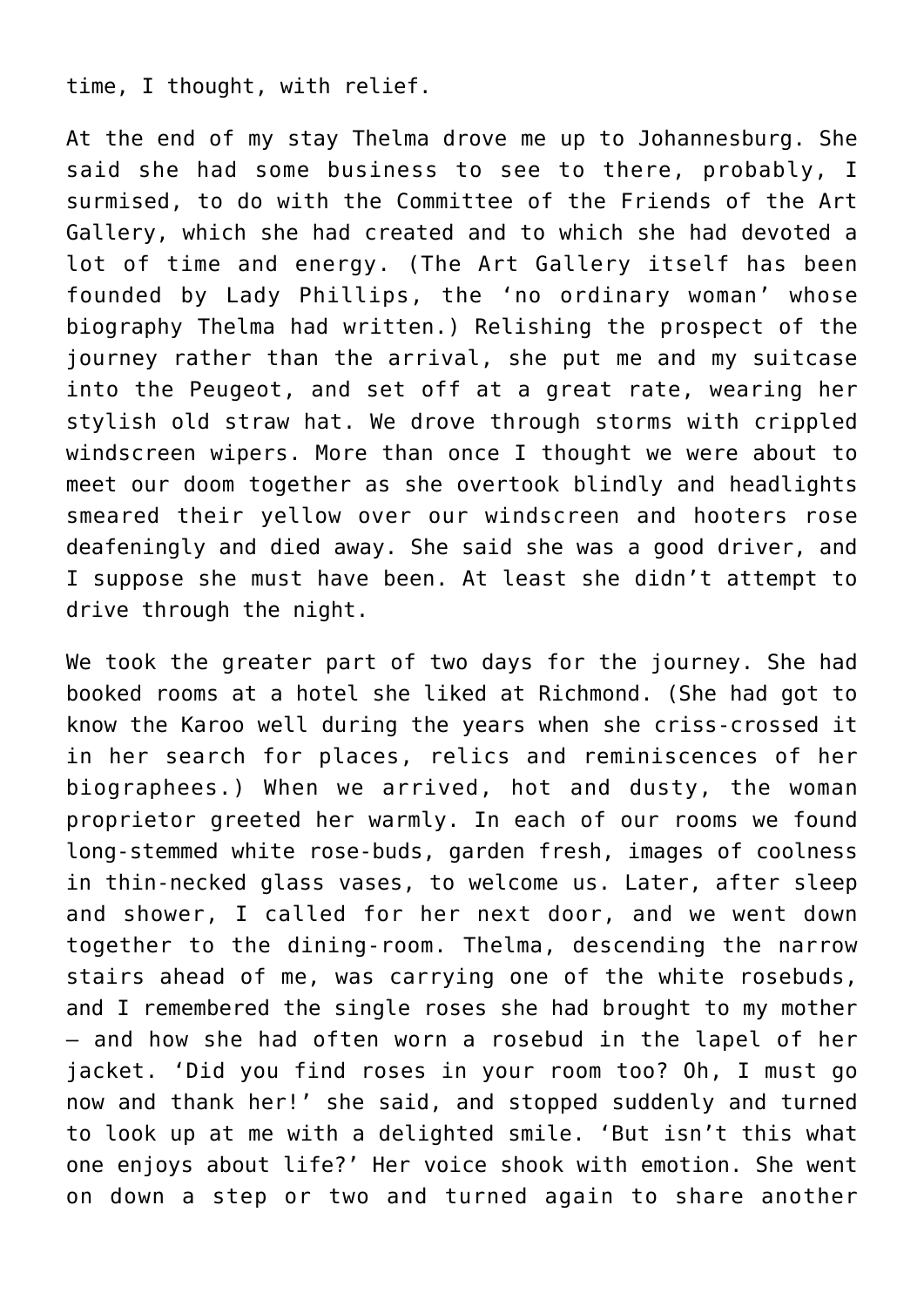thought with me. 'This IS life!' she proclaimed.

In Johannesburg she left me at the door of my temporary home near her old flat in Killarney. She would not accept my hospitality, the use of my spare bedroom even for a single night, but took herself off at once to a hotel.

After that we talked on the telephone ('belled' each other, as she put it) several times before I returned to England. And we wrote to each other through the months that followed. Her health was deteriorating. She had emphysema but would not stop smoking. There was little the doctors could do for her. She told me she'd had a body scan and been 'enraptured' by the sight of her own inner organs throbbing on a screen. '*In the long run*,' she wrote, '*one does it all by oneself. Barn was a shining example.*' She wrote about the hurricane which hit Montagu that winter and 'lashed the town to bits'. Her 'poor garden' was 'laid flat'. Not until June did she have recourse to the electric blanket, but then she was delighted with it. '*I had such a phobia of being electrocuted*,' she confessed in a letter of July, '*I vowed I would rather die of cold. Well, I nearly did (my bedroom windows froze on the inside) and forgot all my scruples. Now I wonder how I ever managed without it! In my enfeebled state I have not much resistance so you may consider yourself a life-saver*.'

I had a new book out that year, sent her an inscribed copy, and also some reviews. She wrote back that she was 'overcome with joy and pride'. It was what I wanted to hear. I took my success to Thelma as to an ideal parent, and she responded as one.

Stoic though she was, her letters revealed that her health was declining rapidly. Still, she was determined to drive herself up to Pretoria to deliver the Theiler Memorial Lecture. '*When it rains*,' she wrote as the date approached, '*I am almost as right as a trivet; but I rather fear what the dusty Transvaal is going to do to me. The alleviating specifics take a long*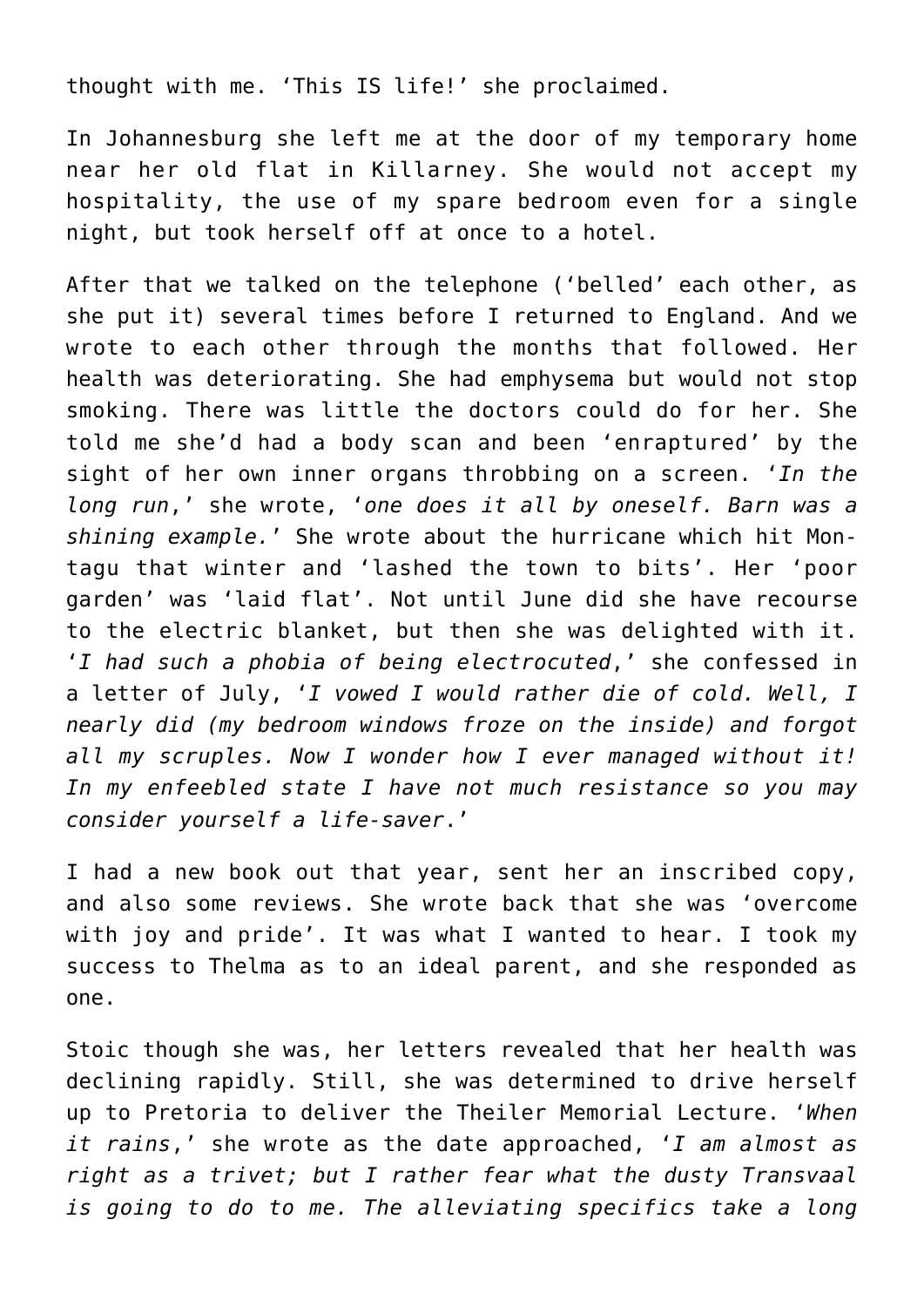*time to act and I shall feel a proper Charlie if struck down in the middle of my speechifying.'*

She was not struck down, but it was a miracle that she was not. On the drive up to deliver the lecture, the Peugeot rebelled, went off the road, struck an obstacle, and was smashed beyond repair. Thelma climbed out unscathed except for a scratch on a little finger. The letter telling me all about it was typed, late at night as usual, at her desk in her austere house on the back of a photocopied letter of thanks from the Dean of the Faculty of Veterinary Science. He wrote that she had had the 'first ever standing ovation' after her lecture. Never one to blow her own trumpet, she chose this modest way of returning the compliment I had paid her by letting me share her pleasure in a well-deserved triumph. My letter of congratulations reached her. In it I also said that in going through my parents' papers I had come across a letter she had written to my mother when I was in my late teens, in which she had championed me against Lulu's denunciations, and I thanked her belatedly. She replied for the last time. She wrote that she did not remember the particular letter to my mother, but yes, she had often pleaded my cause in those days. (So she had known the Cruella De Vil in Lulu.) She went on to say that she was glad to be back home. She had 'nearly died of suffocation' in the Transvaal. '*Many of our friends have died of emphysema which is not improved by smoking; but it is possible to arrest which I am now doing.*' She regretted the loss of her car. '*It was as if I had lost one of my best friends and I still grieve. By the grace of God who was with me the whole way, the local DRC* [Dutch Reformed Church] *dominee put his 1981 504 Peugeot on the market, and being unable to walk now I saw no alternative to buying it. Such a vulgar car by comparison with its predecessor!*' She promised to drive me in it to see many things I had missed the last time, and implored me not to change my plans to visit her in December.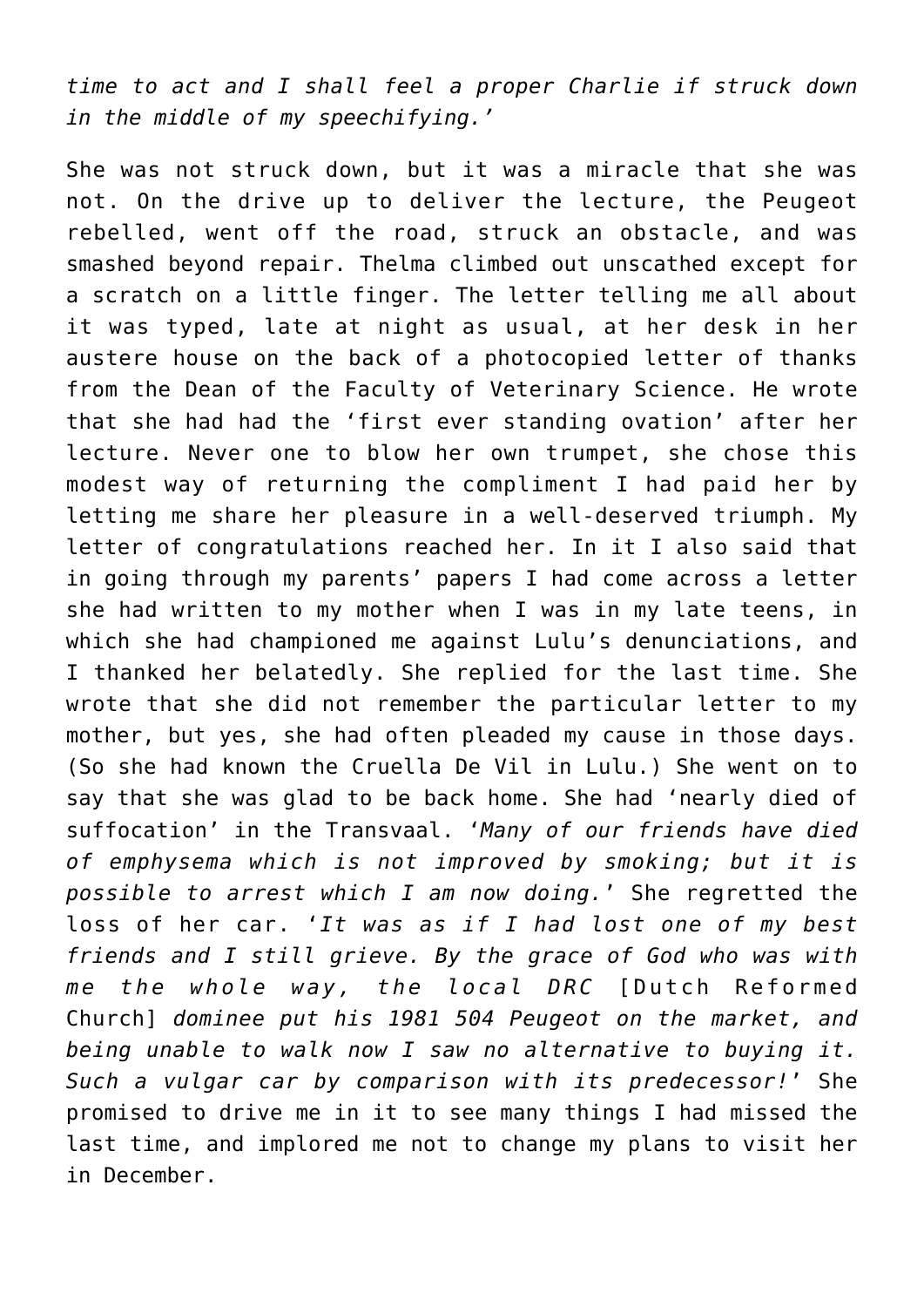She never read my last letter to her. But by good chance I sent a letter by the same post to Deleine Terblanche, and it was from her that I got a reply.

'*13 Nov, 1984. Dear Jillian . . . Our dear Thelma was found in front of her desk early on Tuesday morning, the 6th, but they gave the date of death as the 5th.'* On that one day of all days, nobody had been able to call. She had probably died in the small hours of the morning. (She was only sixty-nine. It was right that she should die at her desk — but Oh, let it have been easy, not a gasping for air!)

A Johannesburg friend had let them know in Montagu that Thelma would not have wanted a minister of the church (which I think is true, whether she believed or not that 'God had been with her all the way'). So, '*Tomorrow we have a small service for her at the museum*,' Mrs Terblanche wrote. '*I as a friend have been asked to say a few words, and then we lay her to rest*.'

Looking over Thelma's last letters as I write this, I see she ended one of them with the words, 'more power to your plume': a blessing which I hope has had effect in this memoir.

Thank you, Thelma. You were marvelous, unique. I miss you still and always will.

'Pish!'

[Table of Contents](https://www.newenglishreview.org/)

Jillian Becker writes both fiction and non-fiction. Her first novel, *The Keep*, is now a Penguin Modern Classic. Her best known work of non-fiction is *Hitler's Children: The Story of the Baader-Meinhof Terrorist Gang*, an international bestseller and Newsweek (Europe) Book of the Year 1977. She was Director of the London-based Institute for the Study of Terrorism 1985-1990, and on the subject of terrorism contributed to TV and radio current affairs programs in